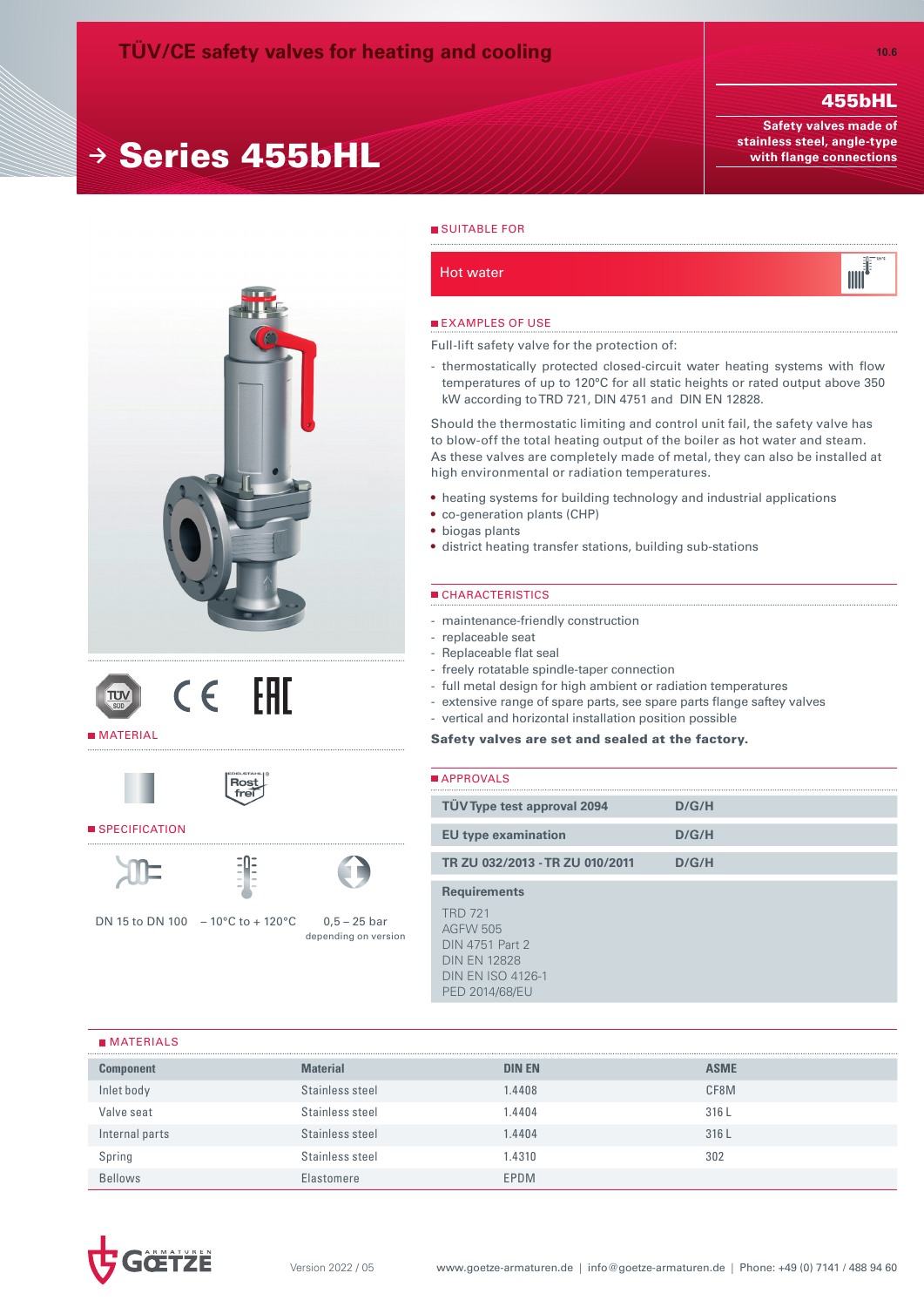| Series 455bHL ■ VALVE VERSION |              |                                                                                                                                                             |  |  |  |  |  |  |  |
|-------------------------------|--------------|-------------------------------------------------------------------------------------------------------------------------------------------------------------|--|--|--|--|--|--|--|
|                               | with hellows | for neutral and non-neutral media without counter pressure.<br>Spring, moving parts and the environment are protected from being affected by the<br>medium. |  |  |  |  |  |  |  |
|                               |              |                                                                                                                                                             |  |  |  |  |  |  |  |
| MEDIUM                        |              |                                                                                                                                                             |  |  |  |  |  |  |  |
|                               |              | Flow temperature $\leq 120^{\circ}$ C in water heating systems                                                                                              |  |  |  |  |  |  |  |

#### TYPE OF LIFTING MECHANISM

**L** Standard with lifting lever

### AVAILABLE NOMINAL DIAMETERS AND CONNECTION SIZES

| <b>Nominal diameter DN</b> |     | 15 | 20 | 25 | 32 | 40 | 50 | 65 | 80 | 100 |
|----------------------------|-----|----|----|----|----|----|----|----|----|-----|
| Inlet                      |     | 15 | 20 | 25 | 32 | 40 | 50 | 65 | 80 | 100 |
|                            | 25  | п  |    |    |    |    |    |    |    |     |
|                            | 32  |    |    |    |    |    |    |    |    |     |
|                            | 40  |    |    |    |    |    |    |    |    |     |
|                            | 50  |    |    |    |    |    |    |    |    |     |
| <b>Outlet</b>              | 65  |    |    |    |    |    |    |    |    |     |
|                            | 80  |    |    |    |    |    |    |    |    |     |
|                            | 100 |    |    |    |    |    |    |    |    |     |
|                            | 125 |    |    |    |    |    |    |    |    |     |
|                            | 150 |    |    |    |    |    |    |    |    |     |

| <b>TYPE OF CONNECTION INLET / OUTLET FLANGE CONNECTIONS</b> |                                                     |                                               |                                      |  |  |  |  |  |
|-------------------------------------------------------------|-----------------------------------------------------|-----------------------------------------------|--------------------------------------|--|--|--|--|--|
| FL/FL                                                       | Standard                                            | Flange connection / flange connection         | DIN EN 1092 / DIN EN 1092            |  |  |  |  |  |
|                                                             |                                                     |                                               |                                      |  |  |  |  |  |
| <b>SEALS</b>                                                |                                                     |                                               |                                      |  |  |  |  |  |
| EPDM                                                        | Ethylene propylene diene                            | Elastomere moulded seal with metallic support | $-10^{\circ}$ C to +120 $^{\circ}$ C |  |  |  |  |  |
|                                                             |                                                     |                                               |                                      |  |  |  |  |  |
| OPTIONS                                                     |                                                     |                                               |                                      |  |  |  |  |  |
|                                                             | Special versions on request.                        |                                               |                                      |  |  |  |  |  |
| Option G (by table on the next page)                        | <b>Connection for condensate in the outlet body</b> | Order description: A02                        |                                      |  |  |  |  |  |

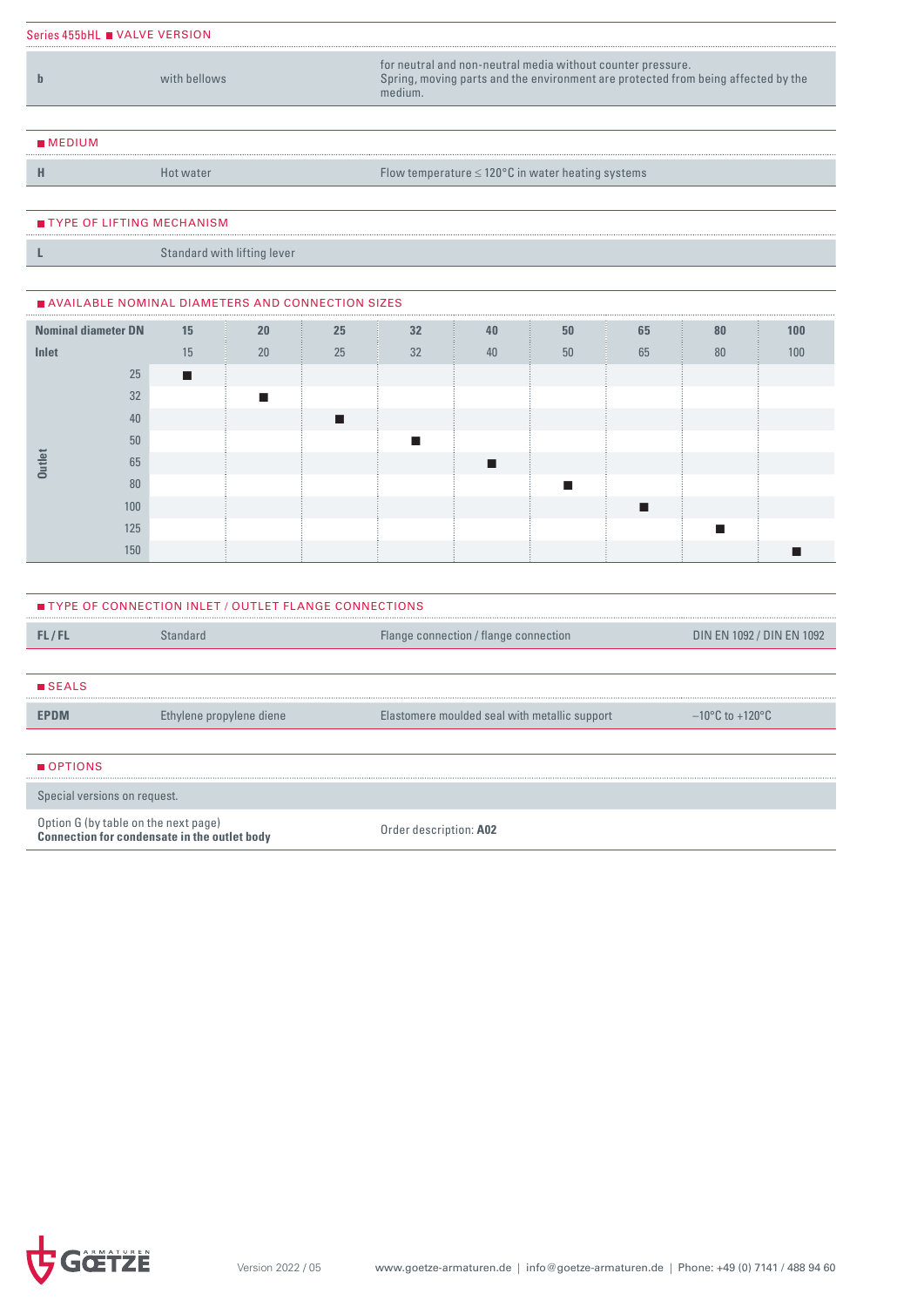#### NOMINAL DIAMETERS, CONNECTIONS, INSTALLATION DIMENSIONS

| Series 455bHL: Connection, installation dimensions, ranges of adjustment |                                                                       |             |             |             |             |            |             |            |            |                    |  |  |
|--------------------------------------------------------------------------|-----------------------------------------------------------------------|-------------|-------------|-------------|-------------|------------|-------------|------------|------------|--------------------|--|--|
| <b>Nominal diameter</b>                                                  | <b>DN</b>                                                             | 15          | 20          | 25          | 32          | 40         | 50          | 65         | 80         | 100                |  |  |
| <b>Connection DIN EN 1092-2</b>                                          | DN/PN                                                                 | 15/40       | 20/40       | 25/40       | 32/40       | 40/40      | 50/40       | 65/40      | 80/40      | 100/40             |  |  |
| <b>Outlet DIN EN 1092-2</b>                                              | DN1/PN                                                                | 25/16       | 32/16       | 40/16       | 50/16       | 65/16      | 80/16       | 100/16     | 125/16     | 150/16             |  |  |
| Installation dimensions                                                  |                                                                       | 80          | 95          | 100         | 110         | 115        | 120         | 140        | 160        | 180                |  |  |
| in mm                                                                    | h                                                                     | 90          | 85          | 105         | 115         | 140        | 150         | 170        | 195        | 220                |  |  |
|                                                                          | D                                                                     | 95          | 105         | 115         | 140         | 150        | 165         | 185        | 200        | 235                |  |  |
|                                                                          | K/nxd                                                                 | 65/4x14     | 75/4x14     | 85/4x14     | 100/4x18    | 110/4x18   | 125/4x18    | 145/8x18   | 160/8x18   | 190/8x22           |  |  |
|                                                                          | D <sub>1</sub>                                                        | 115         | 140         | 150         | 165         | 185        | 200         | 220        | 250        | 285                |  |  |
|                                                                          | K1/n1xd1                                                              | 85/4x14     | 100/4x18    | 110/4x18    | 125/4x18    | 145/8x18   | 160/8x18    | 180/8x18   | 210/8x18   | 240/8x22           |  |  |
|                                                                          | н                                                                     | 204         | 204         | 229         | 320         | 363        | 413         | 497        | 556        | 647                |  |  |
|                                                                          | Lmax                                                                  | 75          | 85          | 95          | 120         | 130        | 160         | 205        | 215        | 255                |  |  |
|                                                                          | G                                                                     | 1/8"        | 1/8"        | 1/4"        | 1/4"        | 1/2"       | $1/2$ "     | 1/2"       | $1/2$ "    | $1/2$ "            |  |  |
|                                                                          | $\alpha_{\mathsf{w}}$ / $\mathsf{K}_{\mathsf{dr}}$ (D/G) <sup>1</sup> | 0,72        | 0,74        | 0,74        | 0,74        | 0,74       | 0,74        | 0,74       | 0,74       | 0,74               |  |  |
|                                                                          | $d_{0}$                                                               | 15,0        | 18,0        | 22,5        | 29,3        | 36,0       | 45,0        | 59,0       | 72,0       | 90,0               |  |  |
| Weight                                                                   | kq                                                                    | 6.0         | 7,0         | 9,5         | 19,0        | 22,0       | 28,5        | 47,5       | 60,5       | 93,5               |  |  |
| <b>Range of adjustment</b>                                               | bar                                                                   | $0, 5 - 15$ | $0, 5 - 25$ | $0, 5 - 25$ | $0, 5 - 25$ | $0,5 - 25$ | $0, 5 - 25$ | $0,5 - 25$ | $0,5 - 25$ | $0.5 - 22.5(25)^2$ |  |  |

1 Flow coefficients for blow-off pressures < 3,0 bar: Please refer to the Flow Coefficients Chart. 2on request

#### MAIN DIMENSIONS, INSTALLATION DIMENSIONS



#### INDIVIDUAL SELECTION / VALVE CONFIGURATION

| <b>Series</b> | <b>Valve</b><br>version | <b>Medium</b> | <b>Lifting</b><br>device | <b>Nominal</b><br>diameter |       | <b>Connection type</b> |       | <b>Connection size</b> |             | <b>Options</b> | <b>Set</b><br>pressure | <b>Quantity</b> |
|---------------|-------------------------|---------------|--------------------------|----------------------------|-------|------------------------|-------|------------------------|-------------|----------------|------------------------|-----------------|
|               |                         |               |                          | <b>DN</b>                  | Inlet | Outlet                 | Inlet | <b>Outlet</b>          |             |                |                        |                 |
| 455           | b                       | н             |                          | 40                         | FL.   | FL.                    | 40    | 65                     | <b>EPDM</b> |                | 4,5                    | 5               |
| 455           | $\mathbf{b}$            | н             |                          | 50                         | FL.   | FL.                    | 50    | 80                     | <b>EPDM</b> | A02            | 3,5                    |                 |
| 455           | b                       | н             |                          |                            | FL.   | FL                     |       |                        | <b>EPDM</b> |                |                        |                 |
| 455           | $\mathbf{b}$            | н             |                          |                            | FL.   | FL.                    |       |                        | <b>EPDM</b> |                |                        |                 |

#### **ENQUIRY**

Copy and send to: order@goetze-armaturen.de.

Order form easily to be found online under the section for each series.

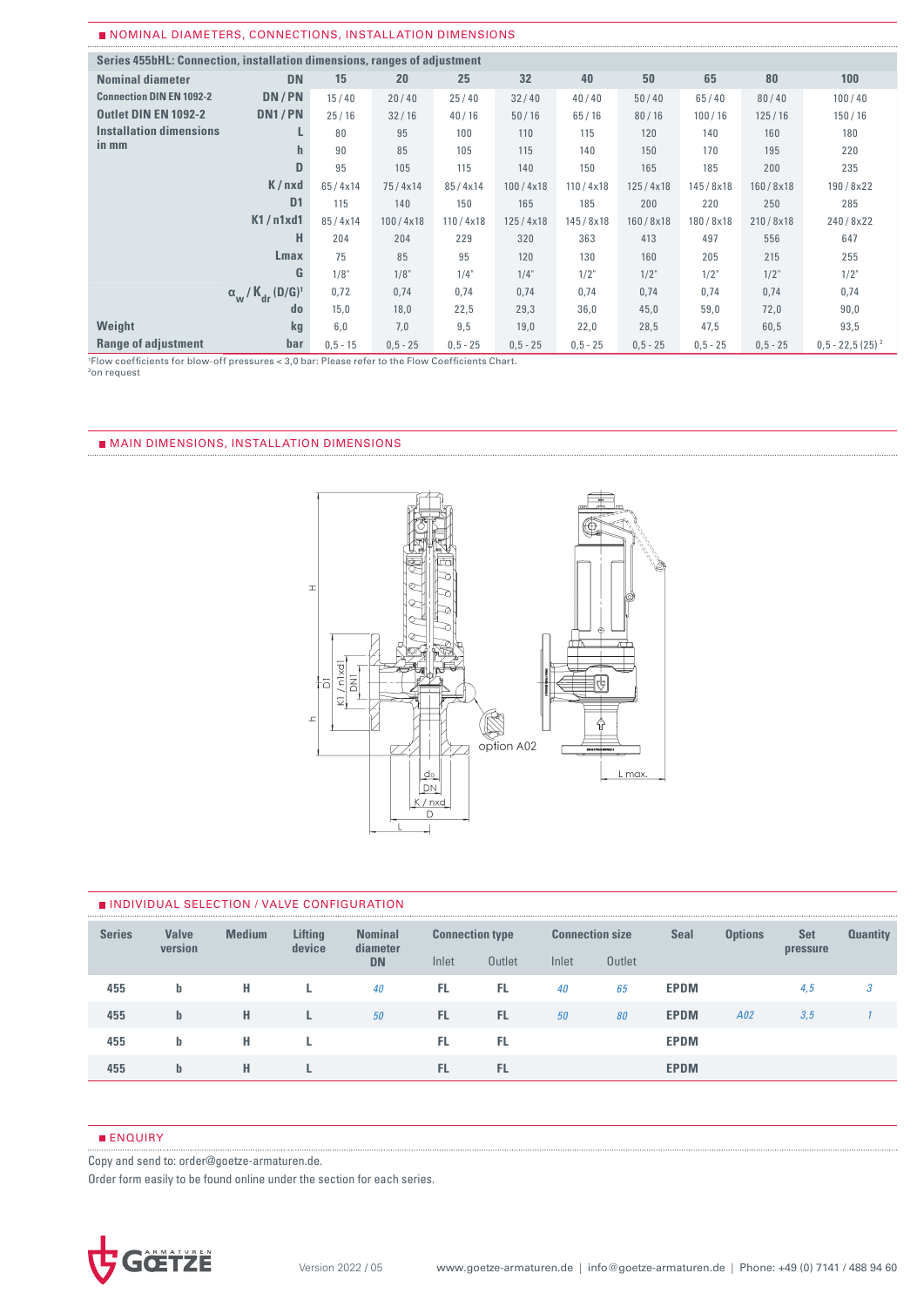| ■ CAPACITY TABLE ACC. TO ISO 4126-1 / AD2000 A2            |                            |              |              |              |      |                |      |      |                |              |       |
|------------------------------------------------------------|----------------------------|--------------|--------------|--------------|------|----------------|------|------|----------------|--------------|-------|
| Series 455bHL: Blowing-off rates at 10% above set pressure |                            |              |              |              |      |                |      |      |                |              |       |
|                                                            | <b>Nominal diameter DN</b> |              | 15           | 20           |      |                | 25   |      | 32             | $40\,$       |       |
|                                                            |                            |              | $d0 = 15$ mm | $d0 = 18$ mm |      | $d0 = 22,5$ mm |      |      | $d0 = 29,3$ mm | $d0 = 36$ mm |       |
|                                                            | Set pressure bar           | $\mathbf{I}$ | Ш            | L            | Ш    | Т              | Ш    | L    | Ш              | L            | Ш     |
|                                                            | 0,5                        | 60           | 92           | 80           | 142  | 130            | 221  | 220  | 375            | 340          | 566   |
| <b>Heating I</b>                                           | $\mathbf{1}$               | 80           | 133          | 120          | 199  | 190            | 311  | 320  | 527            | 480          | 796   |
| kW                                                         | 1,5                        | 110          | 178          | 160          | 261  | 250            | 407  | 420  | 690            | 640          | 1042  |
|                                                            | $\overline{2}$             | 130          | 219          | 190          | 318  | 300            | 497  | 510  | 843            | 770          | 1272  |
| <b>Steam II</b>                                            | 2,5                        | 150          | 255          | 220          | 375  | 350            | 586  | 590  | 994            | 890          | 1501  |
| kg/h                                                       | $\overline{3}$             | 180          | 291          | 250          | 431  | 390            | 673  | 670  | 1141           | 1010         | 1723  |
|                                                            | 3,5                        | 200          | 327          | 280          | 484  | 440            | 757  | 750  | 1283           | 1130         | 1937  |
|                                                            | 4                          | 220          | 363          | 310          | 537  | 480            | 840  | 820  | 1424           | 1240         | 2150  |
|                                                            | 4,5                        | 240          | 399          | 340          | 590  | 530            | 923  | 900  | 1565           | 1360         | 2362  |
|                                                            | 5                          | 250          | 435          | 370          | 644  | 570            | 1006 | 970  | 1705           | 1470         | 2574  |
|                                                            | 5,5                        | 270          | 471          | 390          | 696  | 620            | 1088 | 1050 | 1845           | 1580         | 2786  |
|                                                            | 6                          | 290          | 506          | 420          | 749  | 660            | 1171 | 1120 | 1985           | 1690         | 2997  |
|                                                            | 6,5                        | 310          | 542          | 450          | 802  | 700            | 1253 | 1190 | 2125           | 1800         | 3207  |
|                                                            | $\overline{1}$             | 330          | 577          | 480          | 855  | 750            | 1335 | 1270 | 2264           | 1910         | 3418  |
|                                                            | 7,5                        | 350          | 613          | 500          | 907  | 790            | 1417 | 1340 | 2403           | 2020         | 3628  |
|                                                            | 8                          | 370          | 648          | 530          | 960  | 830            | 1499 | 1410 | 2543           | 2120         | 3839  |
|                                                            | 8,5                        | 390          | 684          | 560          | 1012 | 870            | 1582 | 1480 | 2682           | 2230         | 4049  |
|                                                            | 9                          | 410          | 719          | 580          | 1065 | 910            | 1664 | 1550 | 2821           | 2340         | 4259  |
|                                                            | 9,5                        | 420          | 755          | 610          | 1117 | 950            | 1746 | 1620 | 2960           | 2440         | 4469  |
|                                                            | 10                         | 440          | 790          | 640          | 1170 | 1000           | 1828 | 1690 | 3099           | 2550         | 4678  |
|                                                            | 11                         | 480          | 861          | 690          | 1274 | 1080           | 1991 | 1830 | 3376           | 2760         | 5096  |
|                                                            | 12                         | 510          | 931          | 740          | 1379 | 1160           | 2154 | 1960 | 3653           | 2960         | 5514  |
|                                                            | 13                         | 550          | 1002         | 790          | 1483 | 1240           | 2317 | 2100 | 3930           | 3170         | 5932  |
|                                                            |                            |              |              |              |      |                |      |      |                |              |       |
|                                                            | 14                         | 580          | 1073         | 840          | 1588 | 1310           | 2481 | 2230 | 4208           | 3370         | 6352  |
|                                                            | 15                         | 620          | 1143         | 890          | 1692 | 1390           | 2644 | 2360 | 4484           | 3560         | 6768  |
|                                                            | 16                         | 650          | 1214         | 940          | 1797 | 1470           | 2807 | 2490 | 4760           | 3760         | 7186  |
|                                                            | 17                         | 690          | 1284         | 990          | 1901 | 1540           | 2970 | 2620 | 5037           | 3950         | 7604  |
|                                                            | $18\,$                     | 720          | 1355         | 1040         | 2005 | 1620           | 3133 | 2750 | 5312           | 4150         | 8020  |
|                                                            | 19                         | 750          | 1425         | 1080         | 2110 | 1690           | 3296 | 2870 | 5590           | 4340         | 8438  |
|                                                            | 20                         | 790          | 1496         | 1130         | 2214 | 1770           | 3460 | 3000 | 5867           | 4520         | 8857  |
|                                                            | 21                         | 820          | 1567         | 1180         | 2319 | 1840           | 3623 | 3120 | 6144           | 4710         | 9275  |
|                                                            | 22                         | 850          | 1637         | 1230         | 2423 | 1910           | 3786 | 3250 | 6421           | 4900         | 9693  |
|                                                            | 23                         | 880          | 1708         | 1270         | 2528 | 1990           | 3949 | 3370 | 6697           | 5090         | 10111 |
|                                                            | 24                         | 910          | 1778         | 1320         | 2632 | 2060           | 4112 | 3490 | 6974           | 5270         | 10528 |
|                                                            | 25                         | 950          | 1849         | 1360         | 2736 | 2130           | 4276 | 3610 | 7251           | 5450         | 10946 |